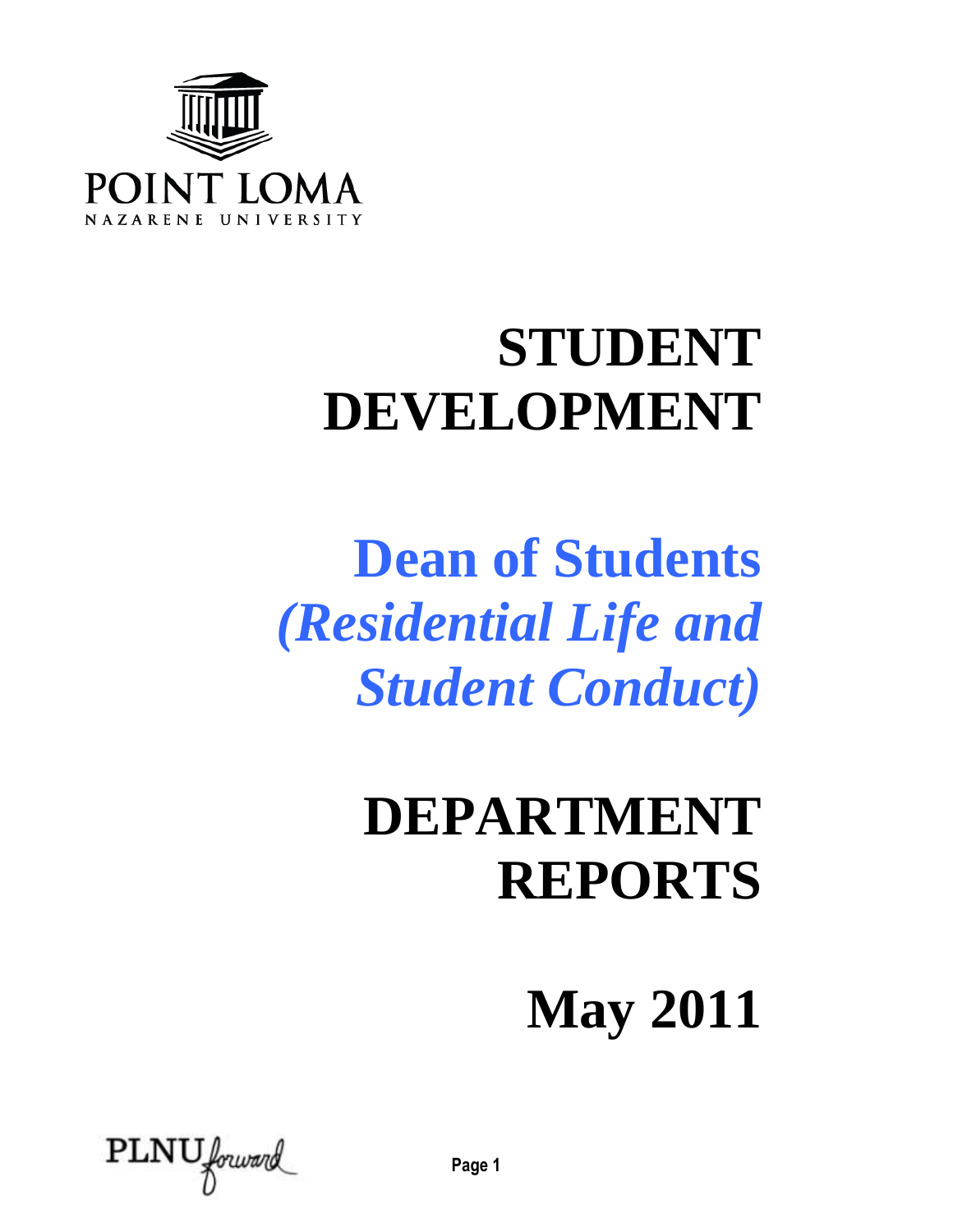### **Residential Life and Student Conduct**

# **PURPOSE**

The purpose of **Residential Life** at PLNU is to provide our residents with a safe, healthy and optimal living environment that enhances the teaching, shaping, and sending mission of PLNU.

In a unique configuration, **Student Conduct** is tied to the Office of Residential Life in that RDs work with the Wellness Center to facilitate responses to all first level student conduct incidents. The Dean of Students serves in an advising and consulting role.

Second and third level Student Conduct incidents are handled primarily by the Dean of Students, with RDs serving in a support role. Further collaboration takes place with the VP for Student Development and the Wellness Center, along with any other faculty, staff and/or outside professionals that may be involved.

# **PROGRAM DESCRIPTION\***

PLNU's nine residence halls serve nearly 1700 students. First and second year students are required to live on campus. Some third year students are allowed to move off campus if space is needed on campus. Fourth and fifth year students are allowed to self-select living on or off campus. Each hall is populated intentionally by cohort (as much as is possible) to enable staff to program accordingly. Programs and information here is limited to those components that stem directly from the office of the Dean of Students as related to Residential Life and Student Conduct.

\*Please see the Resident Director reports for the full description of all programming in the residence halls.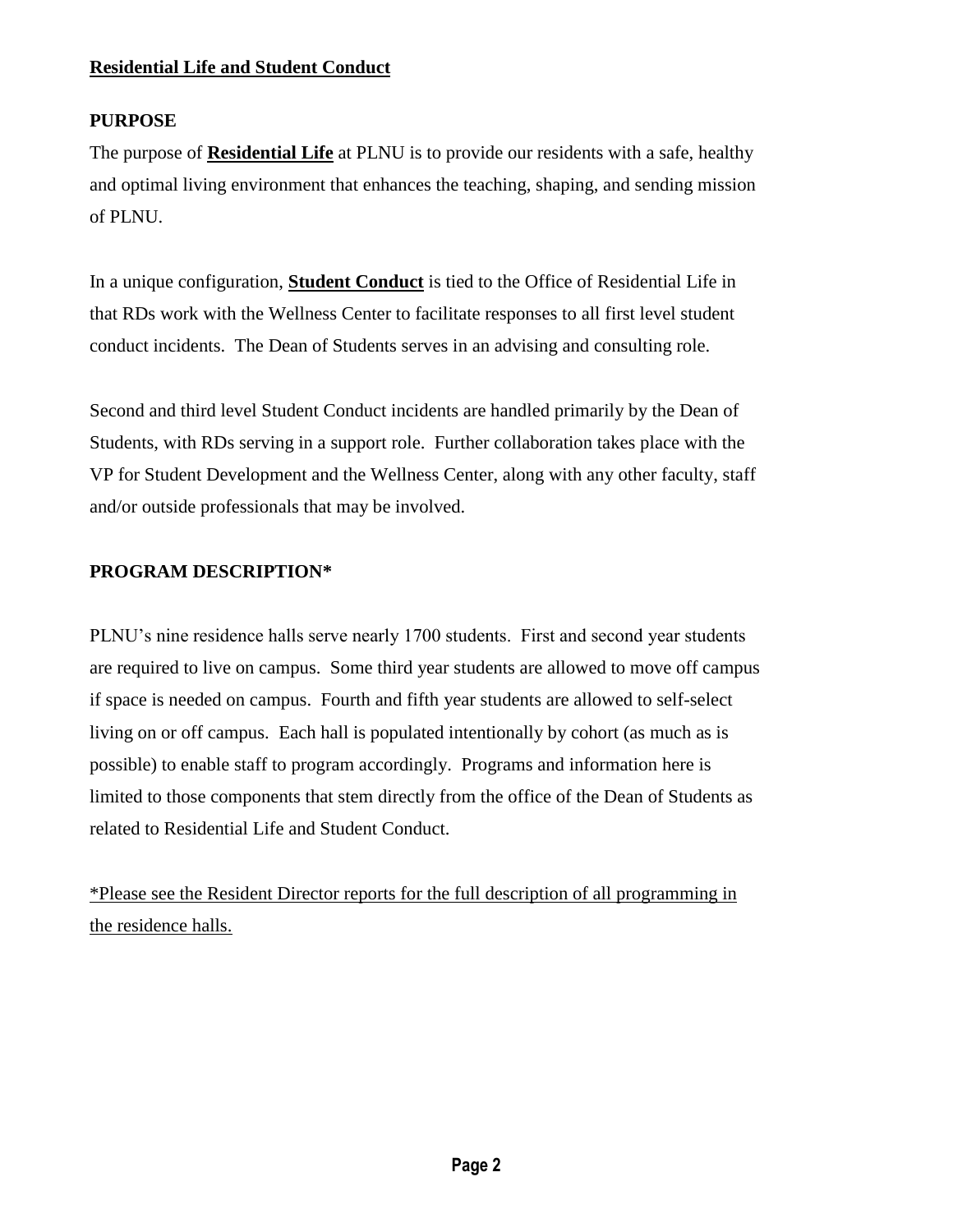# **AREAS OF IMPACT**

The following rubric describes the programs offered and activities accomplished within the Office of the Dean of Students, as related to Student Conduct and Residential Life. Also included are the linkages between student development outcomes and type of assessment used to collect data.

| Program                                                         | <b>Outcome Domains</b> | <b>Type of Assessment Data</b>                                                                |
|-----------------------------------------------------------------|------------------------|-----------------------------------------------------------------------------------------------|
| <b>New Student Orientation</b>                                  | 1,2,3,4,8              | Observation, Satisfaction Survey, Weekly<br>Reports                                           |
| Residential Life Emergency Response                             | 1,2,4                  | Incident Reports, Portal Documentation                                                        |
| <b>LEAD Week Sexual Harassment</b><br>Training                  | 1,2,3,4,5,7,8          | Surveys, Case Studies, Interviews                                                             |
| Health & Safety Inspections                                     | 1,2,4                  | Incident Reports, Weekly Reports, Health &<br>Safety Logs, Bed Bug Protocol, H1N1<br>Protocol |
| <b>Student Conduct Incident Management</b>                      | 1,2,3,4,5,6,8          | <b>Incident Reports</b>                                                                       |
| <b>Weekly RD Staff Meetings</b>                                 | 2, 3, 5, 6, 7, 8       | <b>Observation</b> , Meeting Agendas                                                          |
| RA Selection for 11-12                                          | 2,3,6,7,8              | Observation, Application Data                                                                 |
| Selection of new RDs for 11-12                                  | 2,3,4,7,8              |                                                                                               |
| RD 1-on-1 meetings with Dean of<br><b>Students</b>              | 1,2,3,5,6,7,8          | Observation, Documentation as needed                                                          |
| Summer 2011 Planning Group                                      | 1,2,3,5,6,7,8          | <b>Observation</b> , Meeting Agendas                                                          |
| Wiley Hall Remodel Planning Group                               | 1,2,3,4,5,6,7,8        | Observation, Satisfaction Survey                                                              |
| Residential Life satisfaction survey                            | 1,2,3,4,5,6,7,8        | Observation, Satisfaction Survey, Data<br>Reports, Pre and Post Testing                       |
| <b>Chapel Attendance Committee</b>                              | 1,2,3,4,5,7,8          | <b>Signed Agreements</b>                                                                      |
| Residence Hall Leadership Meetings                              | 1,2,3,5,6,7,8          | Calendar, Observation, Satisfaction Survey,                                                   |
| <b>Enrollment Management and</b><br><b>Operations Committee</b> | 1,2                    |                                                                                               |
| <b>Bed Bug Management</b>                                       | 1,2,3,4,5              | Observation, Reports                                                                          |
| <b>Housing Planning Group</b>                                   | 1,2,3,4,5,6,7,8        | Weekly Reports, Satisfaction Survey                                                           |
| RD Theory Research Group                                        | 1,2,3,4,5,6,7,8        | Monthly reports, observations, journals and<br>e-portfolios                                   |
| <b>PLNU Safety Committee</b>                                    | 3,4,7                  | Agendas, observations                                                                         |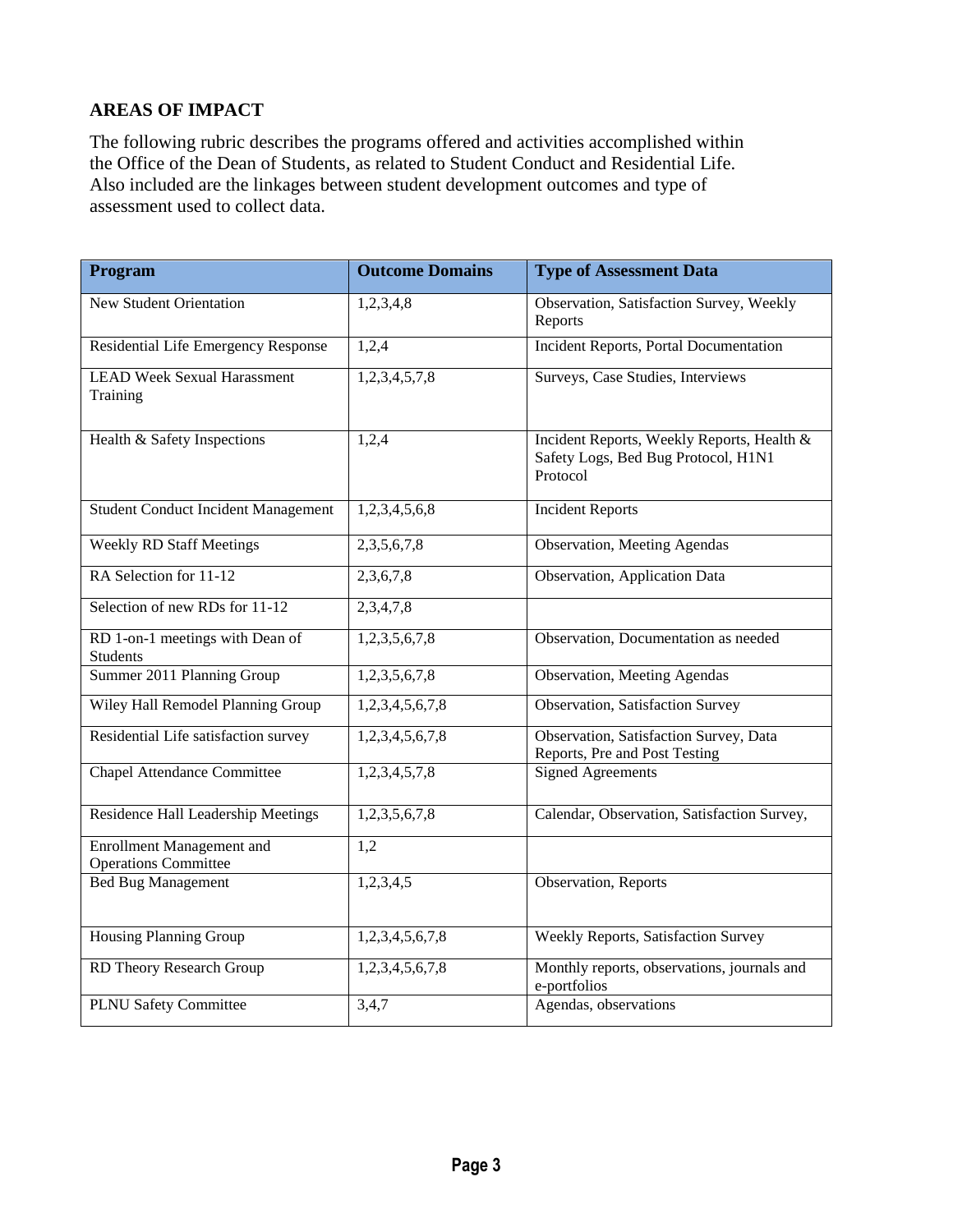# **SUMMARY OF PROGRAM IMPACT**

.

**New Student Orientation:** Served in various supportive roles, including placement of all student volunteers and the collaborative Dean and Chaplain session.

**Residential Life Emergency Response:** Worked with Public Safety and Physical Plant to develop the first drafts of a Residential Life response protocol.

**LEAD Week Sexual Harassment Training:** Utilized an outside consultant and developed a student-friendly SH training.

**Student Conduct Incident Management Database:** Collaborated with ITS to refine all Student Conduct records to an online format.

**Weekly ResLife Staff Meetings:** Served as a valuable time for collaboration among RDs as well as with various departments across campus.

**1/1 Meetings between RDs and Dean of Students:** Utilized as a time for professional development, collaboration and consultation.

**Summer 2011 Planning Group**: Organized monthly meeting with ResLife, Physical Plant, Conference Services, Public Safety, Provost, and ITS.

**Wiley Hall Remodel Group:** Brought together key Physical Plant and ResLife personnel to plan and negotiate the Wiley Hall summer 2011 remodel.

**Residential Life Satisfaction Survey:** Administered the annual ResLife Satisfaction Survey. Had close to 600 current on campus students respond. Data was processed and distributed to various affected departments.

**Chapel Attendance Committee:** Partnered with Chaplain and Attendance Coordinator in establishing and utilizing reasonable and effective criteria for managing chapel attendance.

**Residence Hall Leadership Meetings:** Invited Director of Discipleship Ministries and the staff coordinators of the Peer Education program to meet monthly. Also initiated a once a month student leader meeting for the student representatives from each group.

**Bed Bug Management:** Continued to facilitate work between ResLife, VP for Finance, and Physical Plant to ensure education and compliance with necessary measures to reduce and eliminate the presence of bed bugs on campus.

**Housing Planning:** AVP for Enrollment, Housing Coordinator, VP for Student Development and RDs as necessary to plan and implement housing strategies.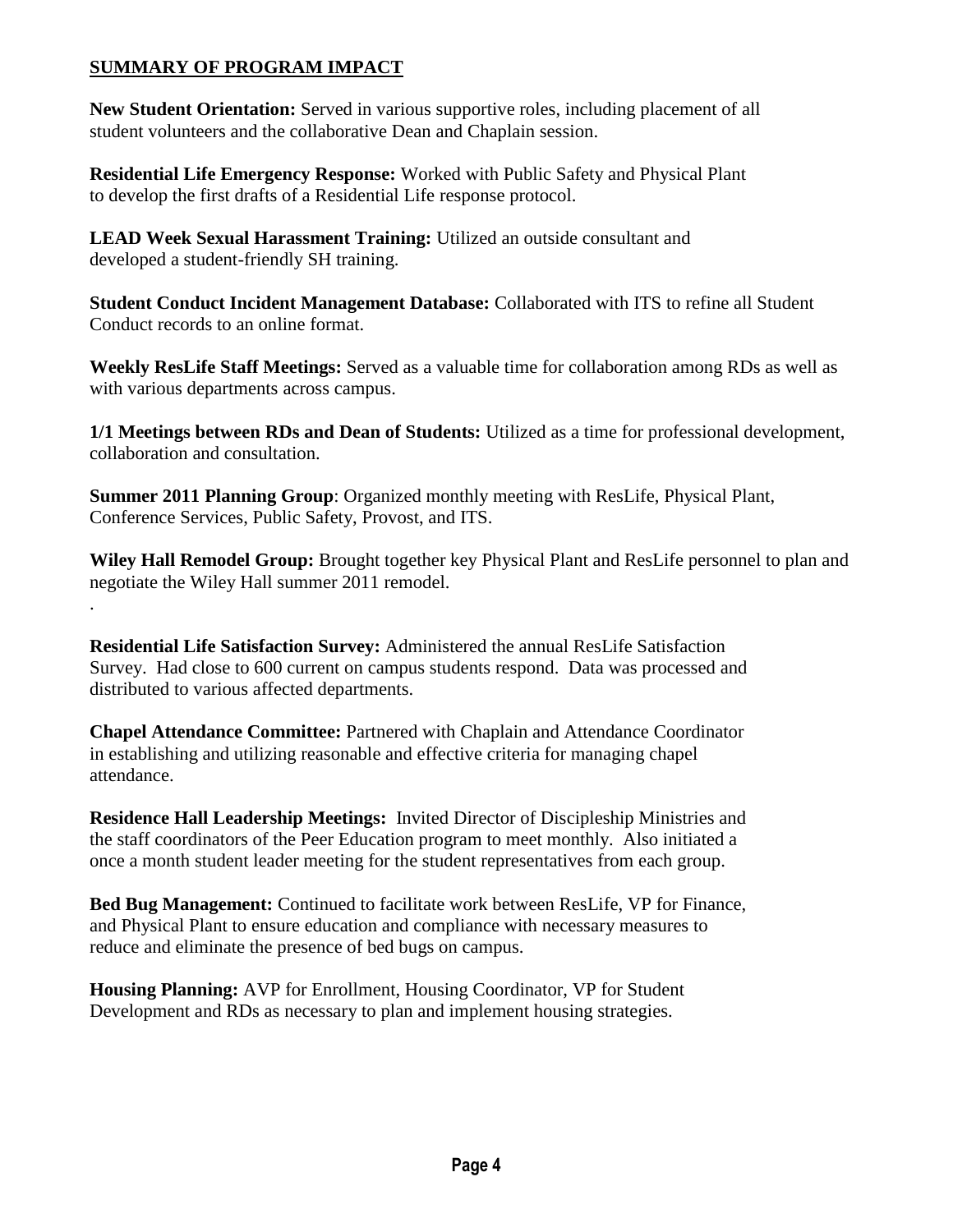# **GROWTH AND DEVELOPMENT**

#### **Student Conduct**

Continue to evaluate, streamline and enrich the processes and protocols of Student Conduct. This will include attending at least on professional conference, establishing and keeping ready a Student Conduct Committee, and a possible open letter to the campus about student conduct processes.

Continue to refine the use and functionality of the student conduct database.

Continue to resource RDs and other relevant personnel with best-practice and current theory as a foundation for all student conduct related work.

#### **Residential Life**

Work with AVP for Enrollment, Director of Undergraduate Admissions, VP for Student Development and Housing Coordinator to develop an integrated, predictive model for housing that incorporates admissions data with other relevant longitudinal institutional and residential data.

Work with Housing Coordinator to develop a better process for the housing selection nights, especially in terms of technology and sustainable practices.

Continue to explore all aspects of an integrated hall leadership model. Currently this utilizes Discipleship Ministries and Peer Education.

### **Development of Residential Life Core Values**

**Vital Christian Community.** The PLNU residence halls are an important setting where we encounter the challenging and rewarding aspects of living in a Christian community. Our purpose is to take up roles that will foster an environment of authenticity, grace and respect.

**Learning.** As part of the university experience, our priority on learning is based on the belief and understanding that living in the residence hall creates ongoing opportunities for holistic development. Through active and passive programming as well as the community living experience, we are engaged and challenged on a daily basis.

**Training and Development.** Our commitment to training and development is based on a pedagogy that utilizes best practices in higher education, established PLNU policy and procedure, the emerging experiences of all participants, as well as wisdom and insight from our Christian community.

**Collaboration.** We regularly look for opportunities to collaborate strategically and effectively. This approach is our ongoing attempt to live out the teaching, shaping and sending mission of PLNU.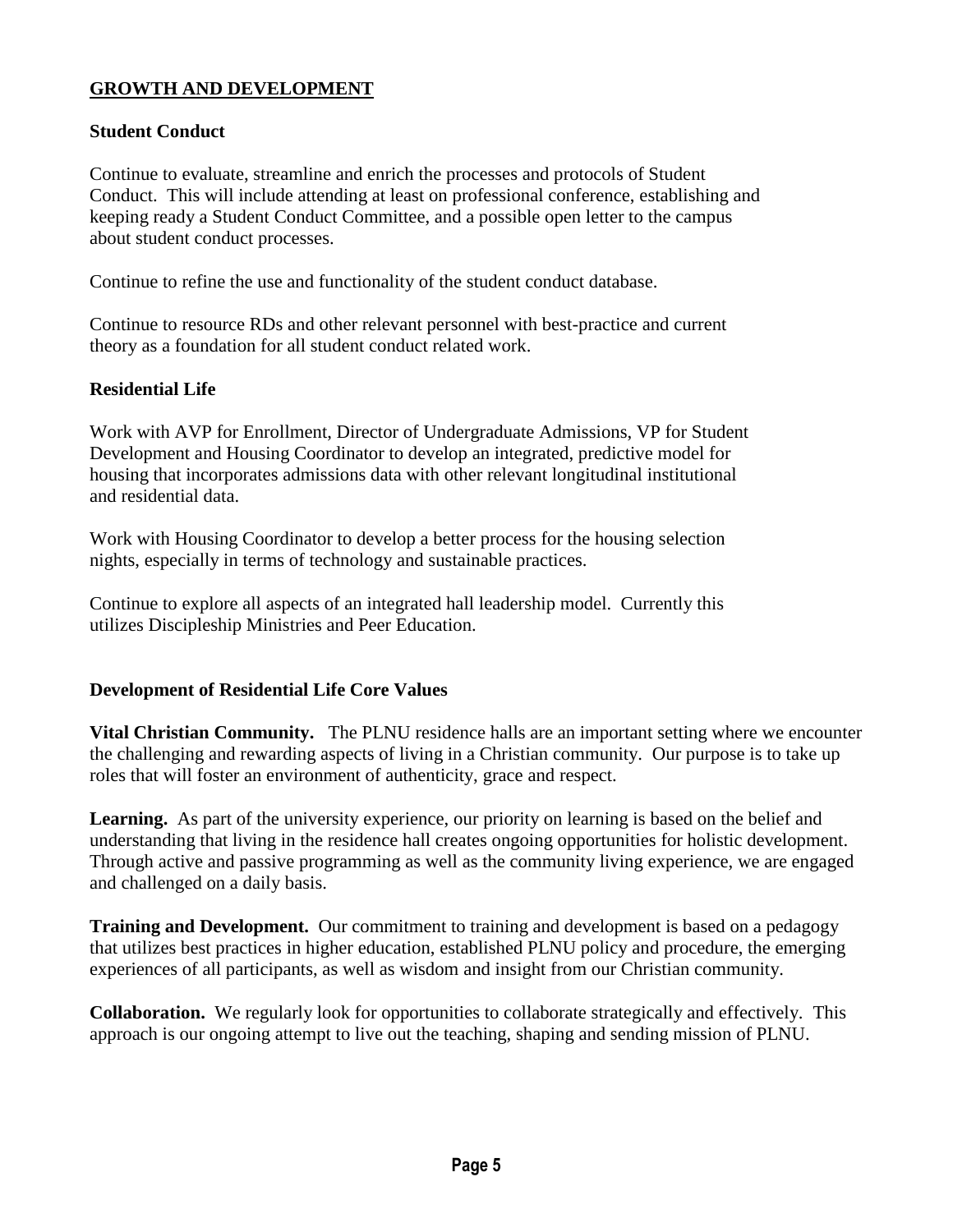# **Development of ResLife "Compass" used in the training of RAs**

# What informs PLNU ResLife? theory and best faith and practice intuition **PLNU** Residential Life The experiences current policy of all participants and procedures

# **Clarification of Resident Director Priorities (established during the hiring of four new Resident Directors)**

- Significant commitment to a growing relationship with Christ.
- An understanding and support of the mission, values and spirit of Christian higher education, specifically at PLNU.
- An understanding and support of the basic tenants of Wesleyan theology and the Church of the Nazarene.
- Experience with and passion for mentoring college students
- Completed or in process on a Master's degree in Student Affairs or a related field
- Strong administrative skills and experience
- A flexible, adaptive and positive attitude
- A commitment to professional development
- A willingness to work in the context of a team
- Comfortable and skilled in the context of confrontation, accountability and discipline
- An understanding and excitement about the non-traditional nature of the work and work schedule of the Resident Director
- Ability to self motivate
- Strong fiscal skills and experience
- Willingness and strong desire to work collaboratively within the department of Residential Life and across the PLNU campus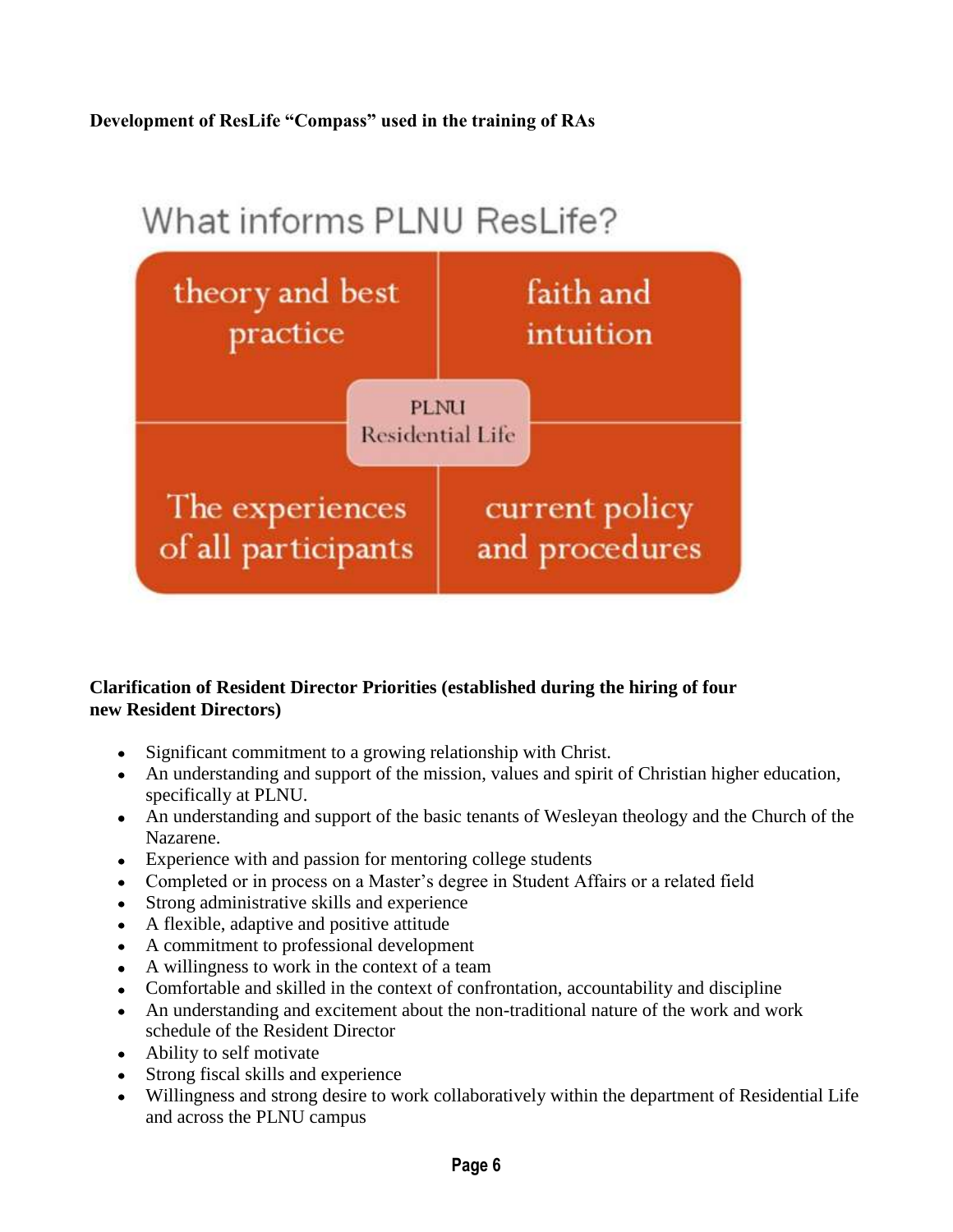# **STUDENT DEVELOPMENT COLLABORATION**

The programs that expand interaction of **the Office of the Dean of Students** across the university are summarized in Table 1.1. These collaborative programs are jointly planned learning experiences between and within Student Development, and also include institutional resources, services and programs throughout the PLNU community (e.g., Academic Affairs, Admissions, Faculty, Information Technology Services, PLNU Library, Student Financial Services, Study Abroad, etc.). As Student Development continues to support the quality of student experience regarding the core values of an intentional Christian community and the development of students as whole persons, the process of identifying and assessing collaborative programs is an important factor in determining impact and sustainability.

|  | Table 1.1 Office of the Dean of Students areas of collaboration. |  |
|--|------------------------------------------------------------------|--|
|--|------------------------------------------------------------------|--|

|                         |                  |                      |                      |                       | <b>Description</b> | Recommendation                    |
|-------------------------|------------------|----------------------|----------------------|-----------------------|--------------------|-----------------------------------|
|                         | Year             |                      | <b>Who Initiates</b> | <b>Frequency of</b>   | <b>of</b>          | for future                        |
| Area                    | <b>Initiated</b> | Program/Service      | <b>Contact</b>       | <b>Interaction</b>    | <b>Interaction</b> | interaction                       |
|                         |                  | Move In,             |                      |                       |                    |                                   |
|                         |                  | University           |                      |                       |                    |                                   |
|                         |                  | Experience, Dean     |                      |                       | Mtgs,              |                                   |
| New Student             |                  | and Chaplain         | DOS and              | Multiple              | Phone,             |                                   |
| Orientation             | 2007             | session              | Chaplain             | contacts              | Email              |                                   |
|                         |                  |                      |                      | Throughout            | Phone,             |                                   |
| Emergency               |                  | <b>Public Safety</b> |                      | Year As               | Email, In          |                                   |
| Response                | 2008             | Response             | <b>DOS</b>           | Needed                | Person             | Need Handbook                     |
|                         |                  |                      | <b>VP</b> Student    |                       | Phone,             |                                   |
| <b>LEAD Week Sexual</b> |                  |                      | Development,         | Once annually         | Email, In          |                                   |
| Harassment              | 2009             | <b>LEAD</b> students | <b>DOS</b>           | with follow up        | Person             |                                   |
|                         |                  |                      |                      |                       |                    | More integrated                   |
|                         |                  |                      |                      |                       |                    | system,                           |
| <b>Student Conduct</b>  |                  | ResLife, Public      |                      | Throughout            | Phone,             | clarification of                  |
| Incident                |                  | Safety & Wellness    |                      | Year As               | Email, In          | reporting                         |
| Management              | 2008             | Center               | <b>RD/DOS</b>        | Needed                | Person             | mechanisms                        |
|                         |                  | Various              |                      |                       |                    |                                   |
| Open ResLife            |                  | departments as       |                      |                       |                    | Possible regular                  |
| Meetings                | 2007             | needed               | <b>DOS</b>           | Weekly                | <b>Mtgs</b>        | rotation                          |
|                         |                  | Coordination of      |                      |                       |                    |                                   |
|                         |                  | all summer on        |                      | Throughout            | Mtgs,              | Establish written                 |
| <b>Summer Planning</b>  |                  | campus activity in   |                      | Year As               | Phone &            | policies or records               |
| Group                   | 2007             | the res halls        | <b>DOS</b>           | Needed                | Email              |                                   |
|                         |                  |                      |                      | Throughout            | Mtgs,              |                                   |
| Res Hall Remodel        |                  | Renovation of the    |                      | Year As               | phone,             | Begin work earlier                |
| Group                   | 2008             | res hall             | <b>DOS</b>           | Needed                | Email,             | in fall semester                  |
|                         |                  |                      | Chaplain,            |                       | Mtgs,              |                                   |
|                         |                  |                      | DOS, Chapel          |                       | Email,             |                                   |
| Chapel Attendance       |                  | Chapel Policy and    | Attendance           |                       | Phone, In          |                                   |
| Committee               | 2007             | Attendance           | Coordinator          | Bi-monthly            | Person             |                                   |
|                         |                  | Discipleship         |                      |                       | Mtgs,              | Give student                      |
|                         |                  | Ministries, Peer     |                      |                       | Email,             | leaders regular                   |
|                         |                  | Educators,           |                      |                       | Phone, In          | feedback                          |
| ResHall Leadership      | 2007             | ResLife              | DOS, RDs             | Bi-monthly            | Person             | opportunities                     |
|                         |                  |                      |                      |                       |                    | Establish a                       |
|                         |                  |                      |                      |                       |                    | integrated and                    |
|                         |                  | Admissions,          |                      | Throughout<br>Year As | Mtgs,<br>Phone &   | robust predictive<br>model for on |
|                         | 2007             | Enrollment           | <b>DOS</b>           | Needed                | Email              |                                   |
| <b>Housing Planning</b> |                  |                      |                      |                       |                    | campus housing                    |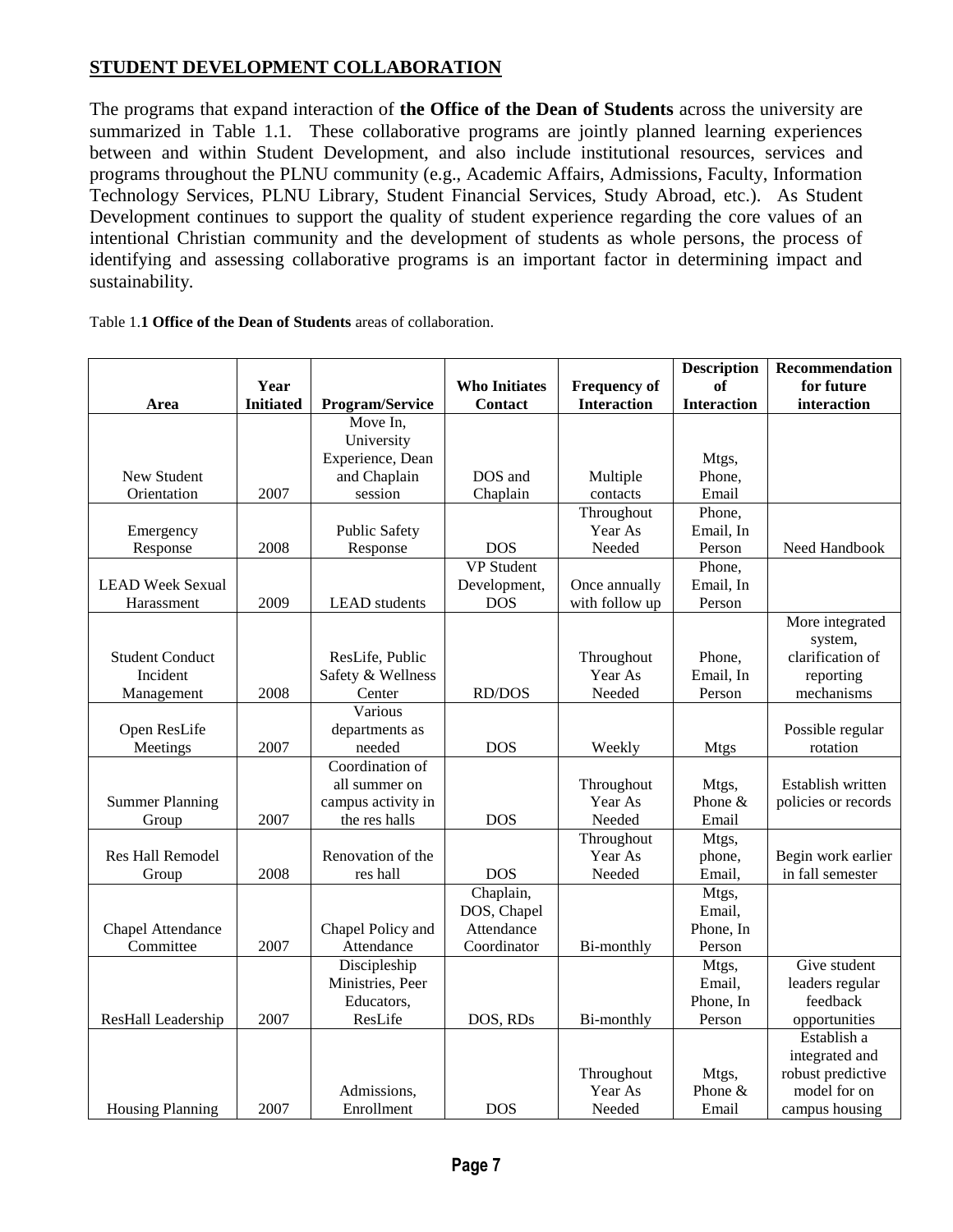# **APPENDICES**

# **STUDENT DEVELOPMENT STUDENT FOCUSED OUTCOME DOMAINS**

#### **1.** Retention

Pursues and completes a degree at PLNU

#### **2.** Engagement

Develops a significant connection to relationships and participates in programs at PLNU which enhance personal development, facilitate learning, and result in retention

#### **3.** Social / Emotional

- a. Develops and maintains mutually rewarding relationships with friends and colleagues at PLNU
- b. Considers others' points of view and seeks involvement with others different from oneself
- c. Manages emotions in a manner which facilitates personal growth and relationships with others

#### **4.** Physical

Chooses behaviors and environments that promote health

### **5.** Spiritual

- a. Grapples with and clarifies personal faith
- b. Experiences multiple relationships and opportunities in which Christian values are explicit

### **6.** Occupational/Career

- a. Maintains or exceeds academic standards necessary to achieve a degree at PLNU
- b. Utilizes campus resources as part of career exploration
- c. Makes connection between classroom and co-curricular learning
- d. Develops skills to seek employment or advanced education beyond graduation

### **7.** Leadership

- a. Serves in a leadership capacity in a student organization
- b. Develops a personal leadership philosophy and style that is consistent with a Wesleyan perspective of service to others

#### **8.** Student Learning

Participates in experiential programs such as student government, peer education, and resident advising, which facilitate experimentation, skill development, and multiple levels of learning